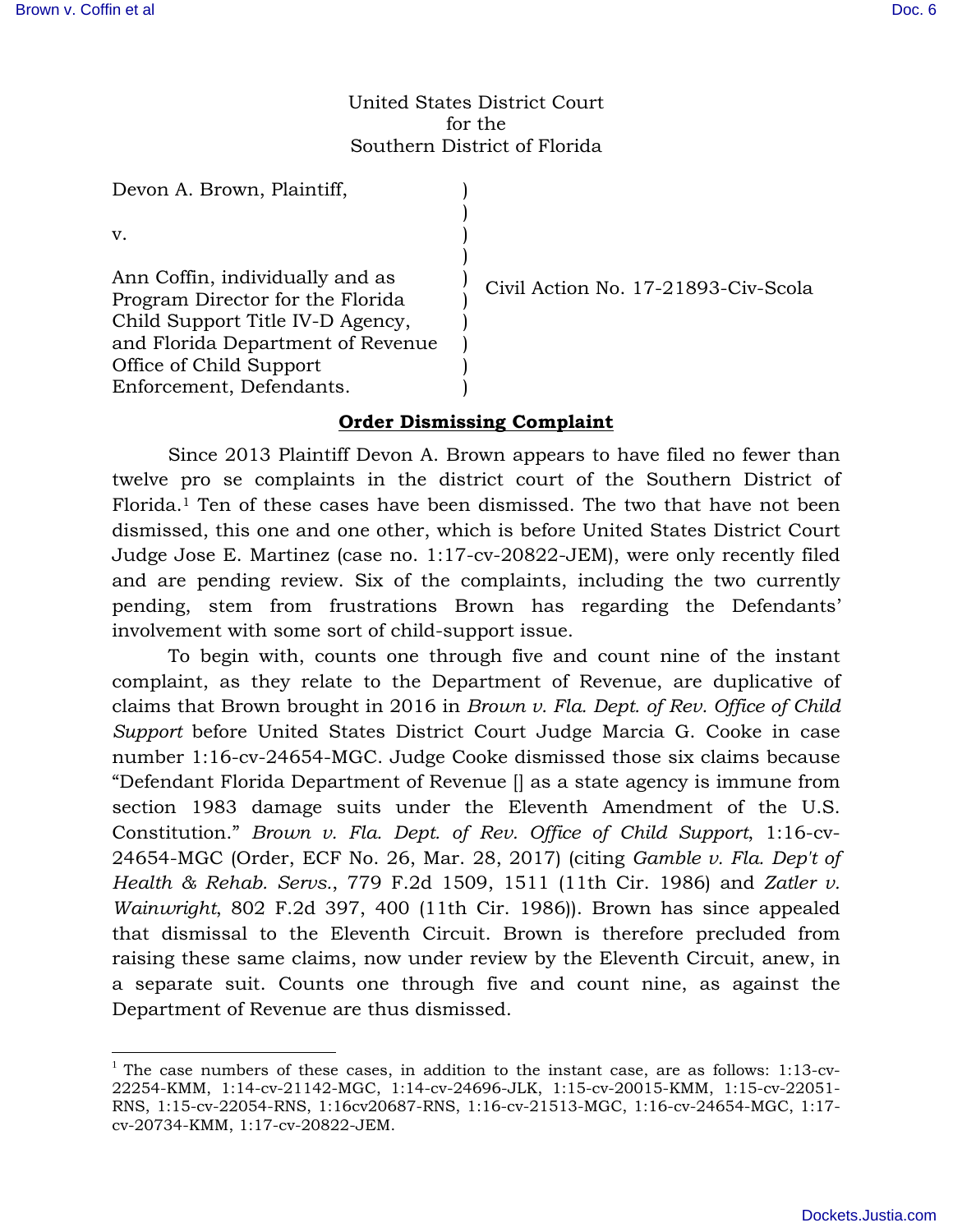Similarly, counts one through nine, as they relate to Ann Coffin, both individually and in her official capacity, are duplicative of the claims that Brown brought in February 2017, in *Brown v. Coffin* before United States District Court Judge K. Michael Moore in case number 1:17-cv-20734. Judge Moore dismissed Brown's complaint in that case, finding it "frivolous . . . because it fails to identify any federal rights that have been plausibly violated." *Brown v. Coffin*, 1:167cv-20734-KMM (Order, ECF No. 5, Feb. 26, 2017). Brown's allegations against Coffin in this case are the same as those detailed in the complaint before Judge Moore. If Brown disagreed with Judge Moore's order of dismissal, his remedy was to appeal that decision; not to refile the same case, with nearly identical allegations, perhaps in the hopes of having his case decided by a different judge. Counts one through nine, as against Coffin, are thus also dismissed.

 This leaves only counts six, seven, and eight against the Department of Revenue. For the same reason that Judge Cooke dismissed Brown's other counts against the Department, this Court dismisses these three counts as well: the Department is a state agency and therefore is immune from suit in federal court under the Eleventh Amendment. Although it is true, as Judge Cooke informed in her order, that a "waiver of sovereign immunity exists under Florida law for tort actions," "that law does not apply here as no tort claims are alleged." *Brown v. Fla. Dept. of Rev. Office of Child Support*, 1:16-cv-24654-MGC (Order, ECF No. 26, Mar. 28, 2017) (citing Fla. Stat. § 768.28). In counts six, seven, and eight Brown alleges: violations of the Fair Debt Collection Practices Act; a bill of attainder; and violations of the Florida Constitution's prohibition of administrative penalties under article I, section 18. None of these are torts. Simply adding the word "tort" to the title of the complaint does not convert any of Brown's claims to torts.

 Even under the relaxed pleading standards afforded to pro se litigants, Brown's complaint cannot go forward. Under 28 U.S.C. § 1915(e), the Court must dismiss a case filed *in forma pauperis* if it "is frivolous or malicious," "fails to state a claim on which relief may be granted," or "seeks monetary relief against a defendant who is immune from such relief." The majority of Brown's claims are duplicative of claims he has brought before other judges, which themselves have already been found to warrant dismissal, and the others are barred by sovereign immunity. Because any amendment would be futile, the Court **dismisses** Brown's complaint, albeit **without prejudice**, but without affording him the opportunity to amend. Further, because his complaint is dismissed without leave to amend, Brown's motion to proceed *in forma pauperis* (**ECF No. 3**) is **denied as moot**.

Lastly, in noting that Brown has now filed six complaints, all implicating the same child-support issues and many containing identical allegations, the